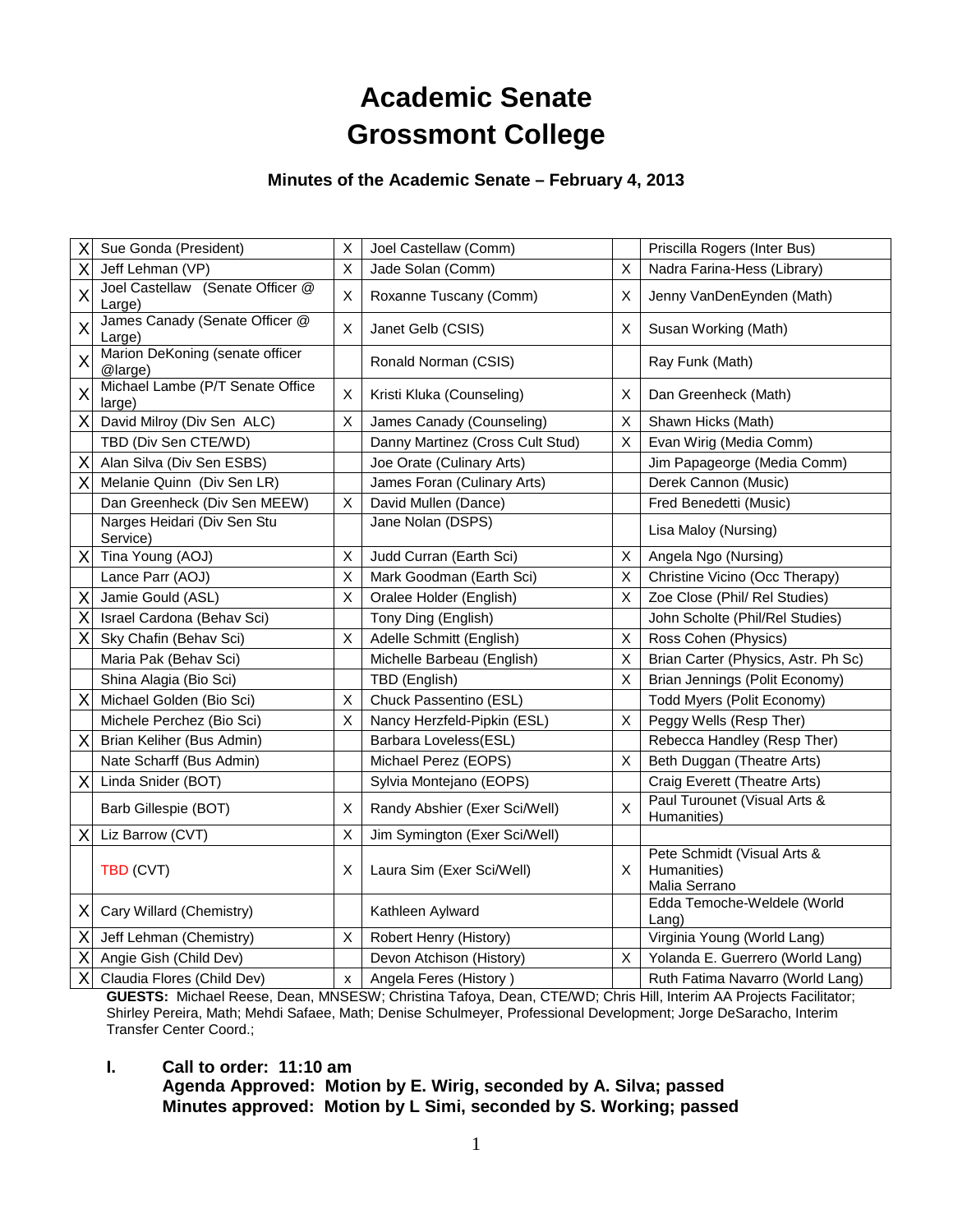### **II. PRESIDENT"S REPORT**

**Sue Reported the following:**

• **District Governance Handbook** [http://intranet.gcccd.edu/committees-and](http://intranet.gcccd.edu/committees-and-councils/documents/gcccd-governance-handbook.pdf)[councils/documents/GCCCD-Governance-Handbook.pdf](http://intranet.gcccd.edu/committees-and-councils/documents/gcccd-governance-handbook.pdf)

**After Senate feedback on District Governance Handbook: Senate is described on p. 6; p. 11 has a Governance Chart that now includes the Senate** 

• **Prop 30: \$5.6 million of revenue that GCCCD had not allocated (in case Prop 30 did not pass) has now been allocated, and placed into the updated 2012/13 budget.** 

**Restored funding will run through the district**'**s allocation formula. Grossmont will receive approximately \$2.1 million. Majority of this funding will be used to support the additional sections, Spring 2013 and summer; also for support services restored to hit our updated FTES goals, critical hires and new faculty hires (2 Nursing, 1 OTA, 1 English, 1 ESL, 1 AOJ). This on-time funding will also help provide additional classroom/lab supplies; it will also allow us to go down the prioritized list of activity proposals and fund all those proposals that can be spent before the end of the academic/fiscal year.**

**(Alarm went off! All exited the room for approximately 8 minutes. Tim Flood cleared us to go back in.)**

- **OER (Open Educational Resources): 3 senates (CSU/Community Colleges/UC) are working together to create online resources for students so they do not have to constantly buy books.**
- **Due date for final grades: will now be Thursday or Friday of that week. There will be a formal announcement coming out shortly.**
- **Enrollment trends are changing: Fewer students coming our way. You will see changes in scheduling; also note possible changes in your classes due to the new enrollment priorities.**
- **Followup from the AFT Uber Chair Meeting about a compressed calendar and dates of Spring Break. Sue will bring these to DCEC to explore a process for discussions.**
- **Chris Hill and the Deans, together with Sunny, are doing the work of the VPAA.**

## **III. COMMITTEES**

- **A. PROGRAM REVIEW MEMBERS NEEDED: 1 At-Large; 1 Counselor**
- **B. CURRICULUM COMMITTEE MEMBERS NEEDED: 1 CTE; 1 ESBS; 1 At-Large**
- **IV. ACTION ITEMS None**
- **V. INFORMATION ITEMS**
	- **A. Need New Faculty Accreditation Lead(s) to work with Chris Hill.**